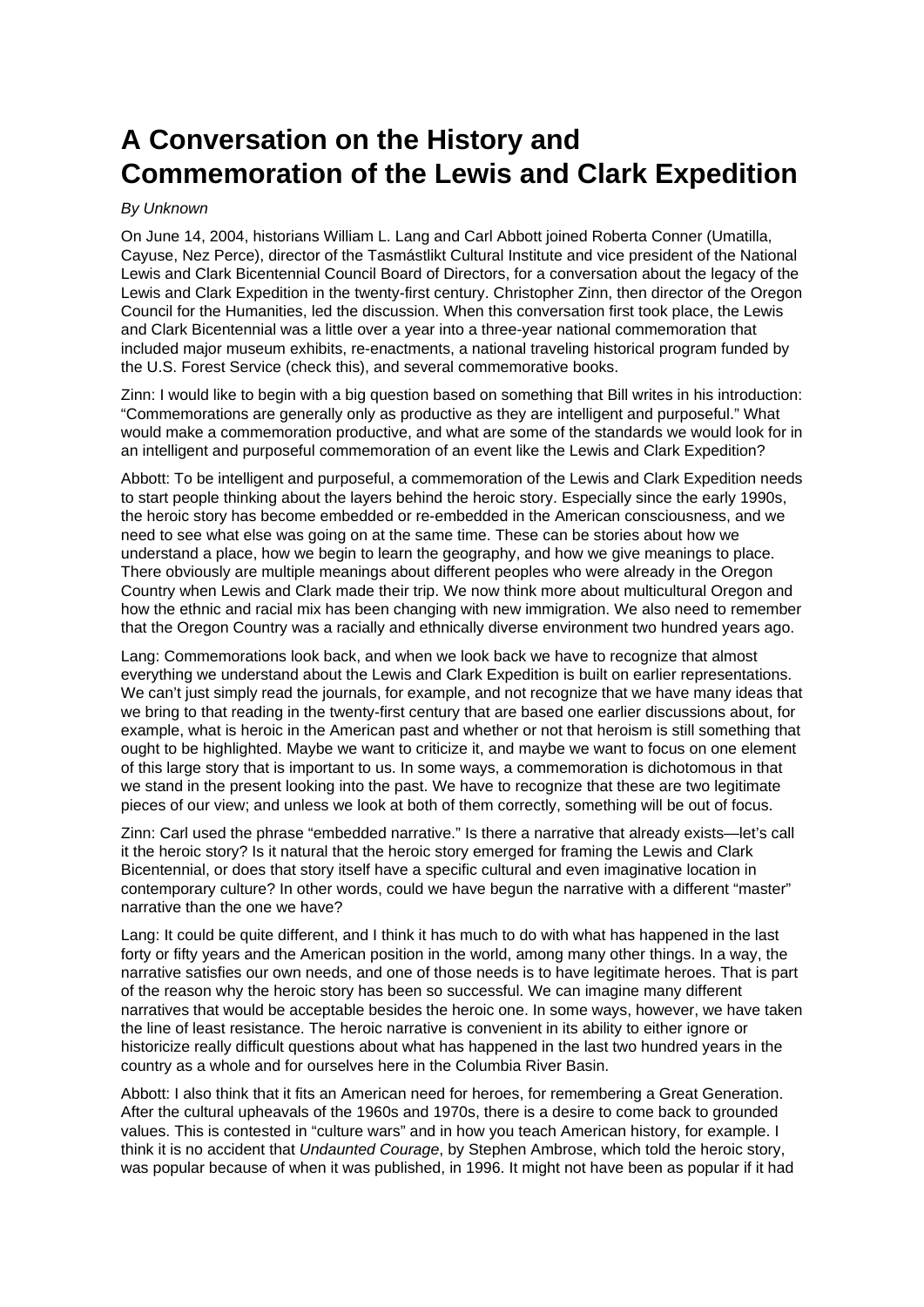come out in 1967, when people's minds were on other things. And you can certainly think of other narratives. The expedition could have been a narrative about the growth of American science, for example, which has largely been noted by scholars.

Zinn: When we think about the popularity of the Ambrose book, are we really dealing with a popular imagination? You said there was a need for popular heroes. Was that need universal? Is it more important in some quarters than others, or are we really looking at the way in which we want to view these things? Is there a momentum or an inertia there, if you will, that we have to try to resist or overcome or complicate, or is this a much more concerted effort in some quarters to intervene in the culture wars?

Lang: There is one element that addresses this question and fits with what both Carl and I have been saying. The Lewis and Clark narrative itself underwent a very interesting change after World War II, when many parts of the story were pursued, some of them exotic, some of them antiquarian, and some of them contested. The Ambrose narrative or, even more, the more popular Ken Burns film (Lewis and Clark: The Journey of the Corps of Discovery) in 1997 essentially calved off those more exotic subtopics and focused on one relatively singular story about people accomplishing something through teamwork in a military fashion in an era and in a place hard to imagine for most twenty-first century Americans. In some ways, it's the ultimate action drama, with many episodes to highlight. It is full enough in itself to be its own narrative and there is no reason to worry about any of the pesky problems that might be raised by looking elsewhere.

Conner: I think the reason the popular mythology is so successful is that this is a singularly ethnocentric or egocentric American story. The reason it succeeds so well in the Northwest is because it is the beginning of American history in the region. Nothing precedes it, with the exception of thirty-one or thirty-two ships that reached the coast of what are now Oregon and Washington before 1805. Unfortunately, however, the story is not seen as a story of the land. People don't want to hear that story. They don't want to talk about that story. It's too laden with organic material, the geology of the landscape. It's much too complex to fathom. Instead, we talk about a time when America marched across the landscape and planted brands and flags and otherwise made known its presence far from its center of government.

The Lewis and Clark Expedition is fundamentally a political story, a story of the people in the expedition. It comes from the need to have not only heroes but also self-definition, the need for self-sufficiency to be a contemporary idea—such that Baby Boomers and Yuppies can use the story to fulfill personal needs. They get that story straight out of those thirty-three people. The young teenage mother who overcomes all odds to become a banker in New York. We're looking for a metamorphosis that we can apply to our own lives. People imagine that all of this is true when, in fact, most of the lives of the members of the Lewis and Clark Expedition were short, if not colorful and tragic.

Zinn: Bobbie, when you say "typically American stories," what kind of story do you picture?

Conner: It's the journey story, the story of American movement becoming part of a conquest. By virtue of the movement, something is overtaken or controlled or dominated and owned. That is what space travel is to us, which is the big leap people try to tie to the Lewis and Clark Bicentennial, claiming that "no journey since, including space travel, has been as remarkable." Nonsense.

Zinn: I asked because I can imagine a number of rival versions of the typical American story. F. Scott Fitzgerald said, "There are no second acts in America"—that's one kind of American story. Or think of the City on the Hill story, which is all about failed promise and compromised endeavors. That story never seems to become part of the Lewis and Clark story. The heroic plot holds our imagination still, brushing aside other historical approaches.

Conner: People have a hard time imagining what was before Lewis and Clark. If they could imagine that, it wouldn't be so hard to consider more of the story, more of the landscape. They have a hard time imagining the world before my great-grandparents lived here or before their great-grandparents moved here in a covered wagon—what life was like in Ireland, what life was like in England, what life was like wherever those people came from. And then, what life was like in the largely poverty-stricken East before they moved out here. What life was like in Independence, Missouri, before it became the jumping-off place. People cannot seem to fathom anything more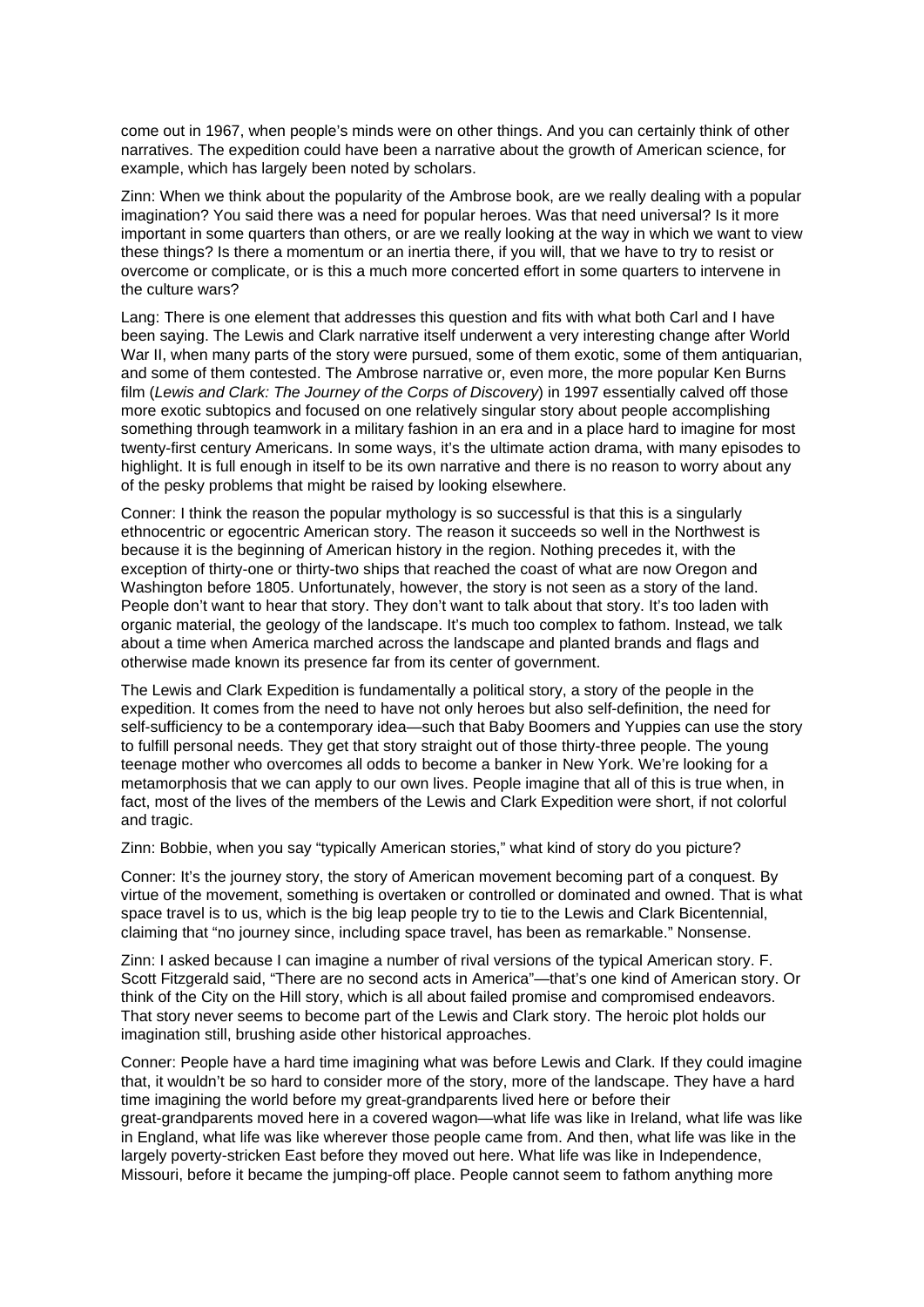than a couple of hundred years ago.

Lang: There's another part to what Bobbie is saying that is really interesting. When we read this adventure story, we don't read the story of William Clark or the story of Meriwether Lewis or the story of any of the people who were involved in the expedition, save to say that their part in that adventure is documented. We also don't talk much about the political sequence of events that made the expedition possible. The expedition has become a vignette ripped out of its historical context to become a universal, dramatic story of accomplishment. In some ways, a commemoration should try to place the Lewis and Clark Expedition into its proper perspective, and that's part of what Bobbie is referring to about looking at nothing that came before.

Conner: Or anything after. The epilogue.

Lang: The expedition is very much taken out of its context, where it is not only relatively safe in the best sense of that term politically but also easier to get hold of because it is not burdened.

Zinn: So, when we look at the narrative of the Lewis and Clark Expedition—which we all admit is truncated, limited, temporally shallow, culturally shallow—are we looking into the face of American popular imagination and encountering all of its limitations or are we looking at the image of the way in which the bicentennial has been handled by the planers and the people who have been entrusted with framing it for the public? What limitations are we seeing? Is there a problem in the popular American imagination? Bobbie, you seem to be suggesting that there is resistance among Americans to engage in complex and deep historical thinking, which is made particularly dramatic in this instance.

Conner: I think that especially since the attacks on the World Trade Center on September 11, 2001, we don't pause to think a little harder. Nothing is more abhorrent to me than to hear someone describe 9/11 by saying "never has such tragedy been struck against a people on this landscape." Nonsense. What happened to millions of American Indians before we were called American Indians? Nothing could be more deplorable than to have such a narrowness of vision. As a consequence, I don't know that the planners of the Lewis and Clark Bicentennial—as if there were a wholesale lot of planners—achieved a lot of objectives, most of which were economic and related to tourism.

Some new scholarly efforts are worthy. I certainly think that, especially because of William Clark's career after the expedition, the conversation in the Northwest should tie the expedition to the treaty-making process that occurred in the forty-nine years and seven months that followed the expedition's arrival in Oregon. From my perspective, it's not so much an unwillingness or a resistance to going there, but people are simply not being asked to think that way, to think that deeply, or to think that hard. The question has not been posited frequently enough for people to actually begin to dig at it.

Zinn: This is the hopeful view—that if the public were given better and more resources we would all rise to the occasion.

Abbott: I've been trying to think what I knew about Lewis and Clark when I was growing up in Dayton, Ohio. I was an avid reader of the Landmark Books history series for kids, and I know I must have read a Lewis and Clark book. I also read a Daniel Boone book and a Father Marquette book and a Davy Crockett book, so Lewis and Clark weren't any different from a whole bunch of other Europeans poking around in different parts of the continent. The big American history story that people in the Middle West thought about was, and probably still is, the Civil War, which you can't understand in simple terms. There is complexity on the surface as well as beneath it. It's a hard story to figure out who was right, who was wrong, and how it was possible to go so wrong. Lewis and Clark is a lot easier, because we can detach the expedition from the political context of conquest.

Zinn: Guys in the woods.

Abbott: Yeah. Guys in the woods.

Conner: The tragedy for me is that there's much to be learned form the Lewis and Clark story, but can we actually learn anything while we're worrying about benches and Port-a-potties and picnic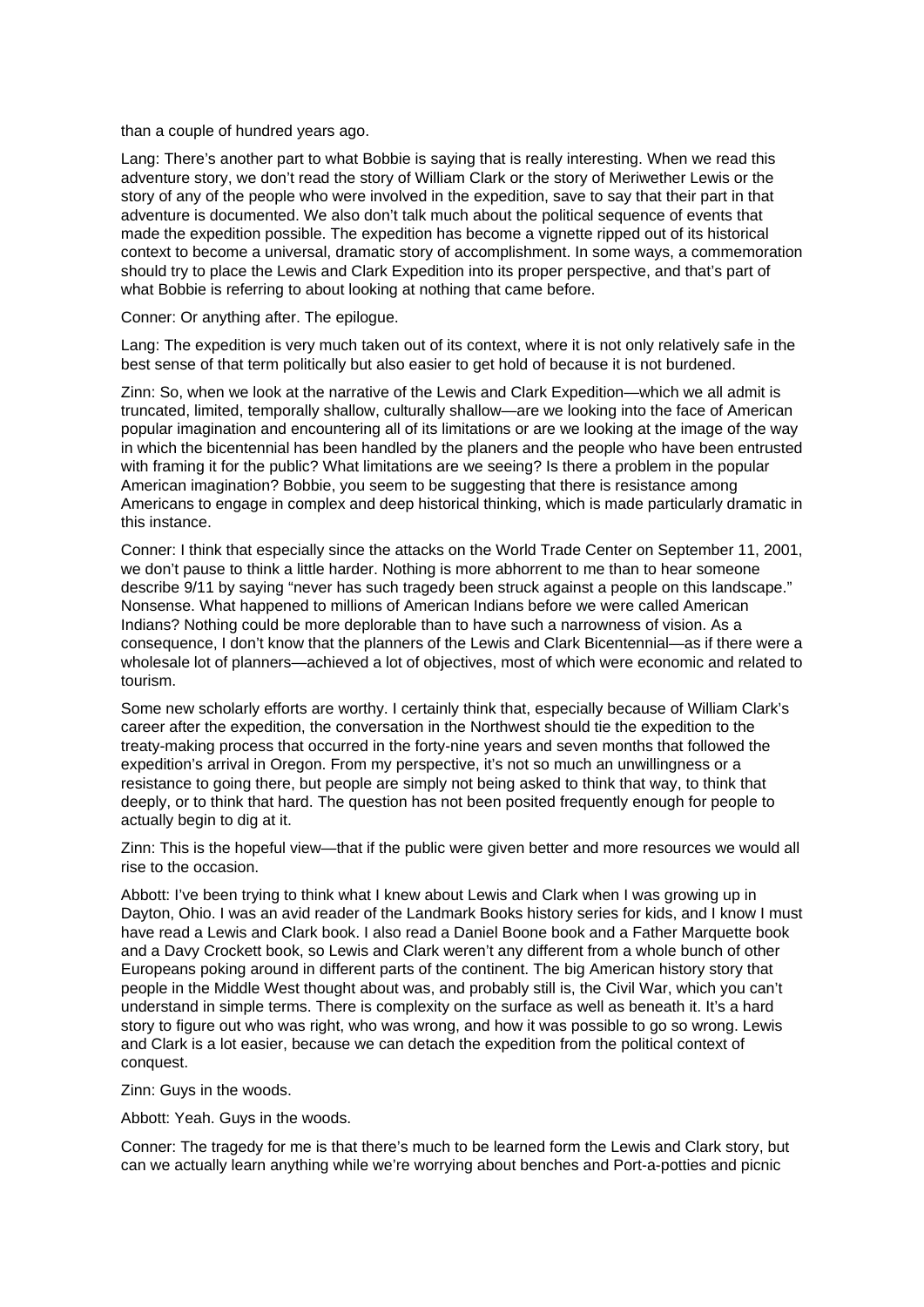tables and off-ramps and trains to locations where there's an interpretive center? I have just as many concerns about economic opportunity for eastern Oregon as anyone does along the Lewis and Clark Trail, but will we as a nation, as a people, learn anything? From my perspective, the idea that schoolchildren have learned the story without Lewis and Clark even eating a dog is beyond me. How do you miss that?

Abbott: That's an interesting connection to the Lewis and Clark Exposition in 1905, because a group of Filipinos was imported as show-and-tell and they were purported to be dog-eaters. The Oregonian ran the story: "Come look at these dog-eaters and lock up your pets; Filipinos are in town."

## Conner: Savages.

Abbott: Savages, exactly. "They're so weird." That was the way Portlanders in 1905 distanced themselves from the rest of the world.

Conner: The impolite is often completely missed or glossed over or omitted. The captains' sexual liaisons with Native women, the consumption of dog, all of the popular medicine at the time—bleeding, for example—you don't learn about that in fourth grade or eighth grade and usually not in college.

Lang. One thing that could replace the narrative that we're talking about right now—one with a dominant adventure and accomplishment theme—is the term "discovery," which most often is not focused on as a process or a historical set of events. In 1814, when Nicholas Biddle published the first official version of the Lewis and Clark journals, he purposely made the Lewis and Clark Expedition an adventure narrative. The discovery portion was stripped away to make sure the story had some currency, that people would actually read it. The expedition fell out of American history books in the nineteenth century and didn't appear again until the turn of the twentieth century, so we really haven't had a continuous coming back to the story. The discovery portion of the story would include science, of course, but also cartography and all manner of other things. This is another narrative that we could pursue, and I would argue that the discovery story is at least as productive for schoolchildren as the heroic story that connects Lewis and Clark with Davy Crocket and other American heroes.

The discovery narrative is extremely complex, and it immediately raises the question of ownership—ownership of information, discovery of what and who were here. This came up in 1992 with the Columbus commemoration, and it raised an enormous amount of controversy. There is something to be said for the Lewis and Clark bicentennial learning from that and saying, "We're not going there." That certainly had an influence on Ken Burns and Stephen Ambrose, who purposely stayed away from that story.

Conner: There's a lot that has been created to make fertile ground for a dialogue that hasn't happened. At the National Council and the Circle of Tribal Advisors level of planning for the Lewis and Clark Bicentennial, we still point out that we do not call this a "celebration"; it's a "commemoration." Still, the minute we're finished with an interview with someone, the headline reads "celebration." We have not even scratched the surface of trying to get to the psyche of what is offensive about "discovery," the doctrine of discovery and American Indians, the use of exploration and discovery to reveal Indians to the landscape—as if we had been waiting for that to happen.

Few people look at what happened immediately following the expedition, with David Thompson and Nathaniel Wyeth and John Jacob Astor. We were "discovered" many times. The six men who could write about the Lewis and Clark Expedition make it notable, and they do marvelous cartography and ethnobotany as well as all kinds of other work. But underneath all of that seems to be the idea that the landscape was still here to manipulate and that the people were here to expose themselves to the opportunity of manipulation by Thomas Jefferson's directives. If you look at the directives, whether you like the words he uses or not, it's clear that the Lewis and Clark Expedition was a reconnaissance mission. To pretend that it was not is foolhardy and naïve. That we would negate, in the retelling of the story, France and Britain and Spain and all of the international interests in the Pacific Northwest is even more important if you look at the context of the story. That a young country is trying to prove its might and muster up the money to make a claim of this magnitude is important because of the context of the story. The youth of the United States is still something that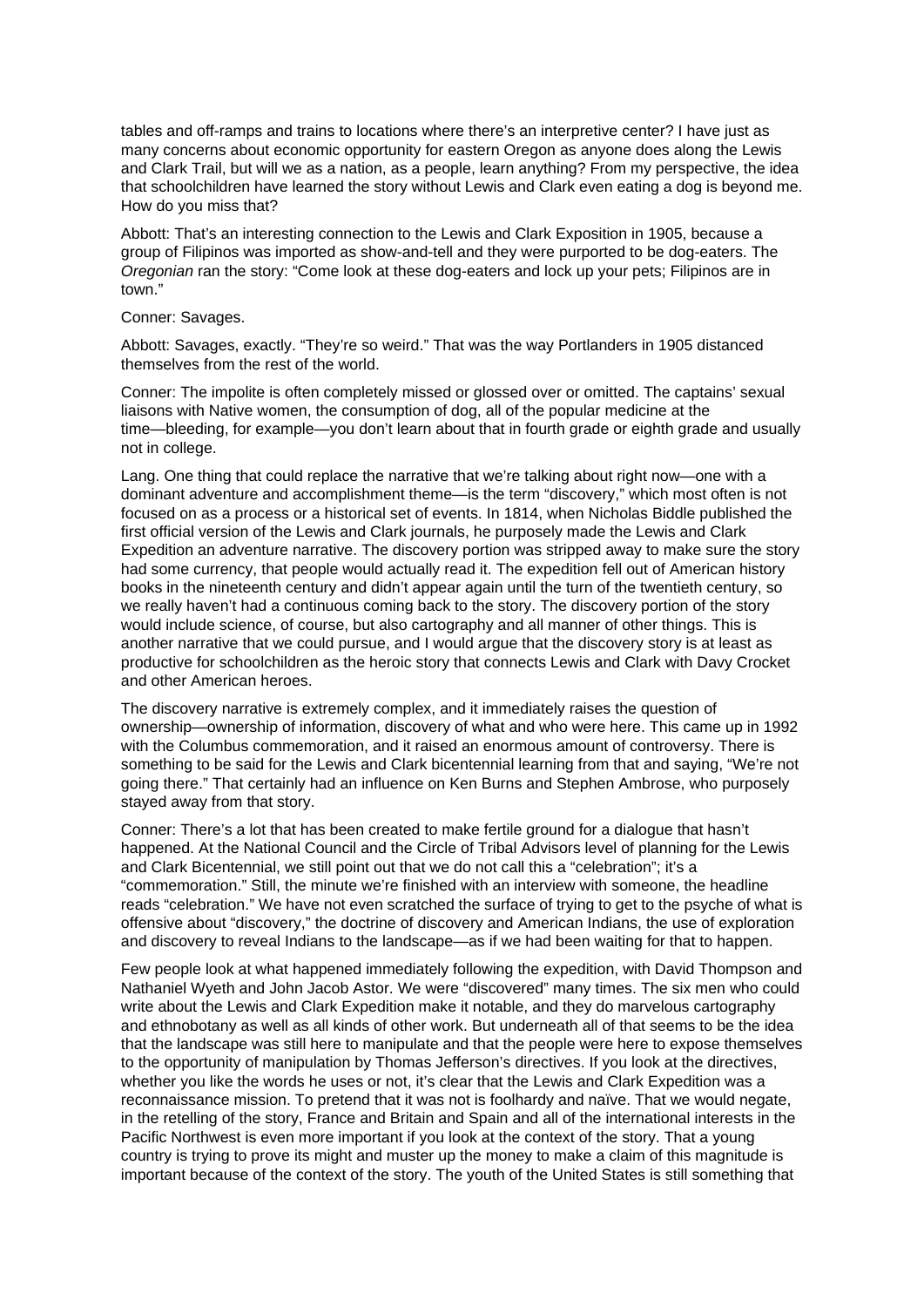makes us very fallible.

Zinn: There were questions about the direction of the young republic, and those debates were reflected on the frontier, too. There were quarrels about who should benefit from the republic and whether it should continue to be democratic in the way that it had been. Some of those quarrels are played out in the big power game that Jefferson and his company were playing.

Conner: Fifty years after the expedition arrived here, the Cayuse proposed at our treaty council to wipe out all of the people in the Northwest who were not Indian and take the land back. Now, is that nine thousand people? Ten thousand people? Including the Puget Sound area? Compared to now, it's not a large number of people who were here fifty years after the Lewis and Clark Expedition. What came with them was problematic, including the pandemic that killed so many thousands of people. The population explosion that occurred after the Lewis and Clark Exposition in 1905, when Portland's metropolitan area grew by two-thirds, is remarkable. If there was an opportunity to squelch something celebratory that was going to change the landscape, 1855 would have been the time to do it.

Zinn: One of the things I hear in each of your comments is a concern about the direction of the Lewis and Clark Bicentennial observation. When we look at the 1905 centennial, do you see other interpretive possibilities, other ways of understanding the event that were missed? Was there more openness in 1905 to different interpretations, different understandings, of the Lewis and Clark Expedition than there are now?

Abbott: I think there was less openness. Meriwether Lewis and William Clark were not very prominent and important at the exposition. They were an excuse, not a reason for the fair. St Louis had the Louisiana Purchase Exposition, and so Portland had to have something, too. Depictions of Lewis and Clark are on the seal—the logo for the fair—but they are not otherwise very prominent. The message of the exposition was resource development. It was all about fish and timber and farm products and how rich the region was and the possibility for markets. It was as if the Port of Portland were doing the whole thing. It is not that this sort of economic development promotion is wrong, but it was a very narrow conception of what the future needed, so there seemed to be little historical awareness. The 1905 Lewis and Clark Exposition was all about how Oregon could take the next steps forward to prosperity.

The Portland fair was not reminiscence; it was boosterism. People at that time were already looking for economic growth, and so they wanted to have a simple story of settlement. The early twentieth century was perhaps the whitest time in the history of the world. Apart from the Italian-Ethiopian war a couple of decades later, white European empires were at their height. People of color were on the retreat in South Africa. The indigenous economy of India had been destroyed so it could be tied into the British economy.

Portland, in 1905, was a very white city in a very white state in a very white world. At the same time, however, the Japanese were kicking Russian butt in the Russo-Japanese war, much to the surprise of Europeans, who thought Asian people shouldn't be able to defeat a European country. Obviously, over the next hundred years the balance of power would change in some remarkable ways.

Lang: One of the underlying aspects of boosterism versus the backward glance, which was minimized to some extent, was the forward look that was so dominant in 1905. In many ways, it was the United States' ambition to become an imperial power, and the nation began to recognize for the first time, in the last two decades of the nineteenth century and especially at the turn of the century, that the United States had the ability to become a major player in the world in a way that it had not yet prepared its people for. That ambition about twenty years later, when the Columbia River expedition was sent out by rail from St. Paul, Minnesota, in 1926 to put monuments at all of the Lewis and Clark locations along the rail line—including the Astor Column, which was erected in Astoria as a symbol of the end of the Lewis and Clark Trail. As you look at the history represented on the Astor Column and the whole business about marching out and erecting monuments for David Thompson and the meeting of Lewis and Clark and mid-Columbia River Indians at Wishram, you see that the monument is not about ambition but about accomplishment.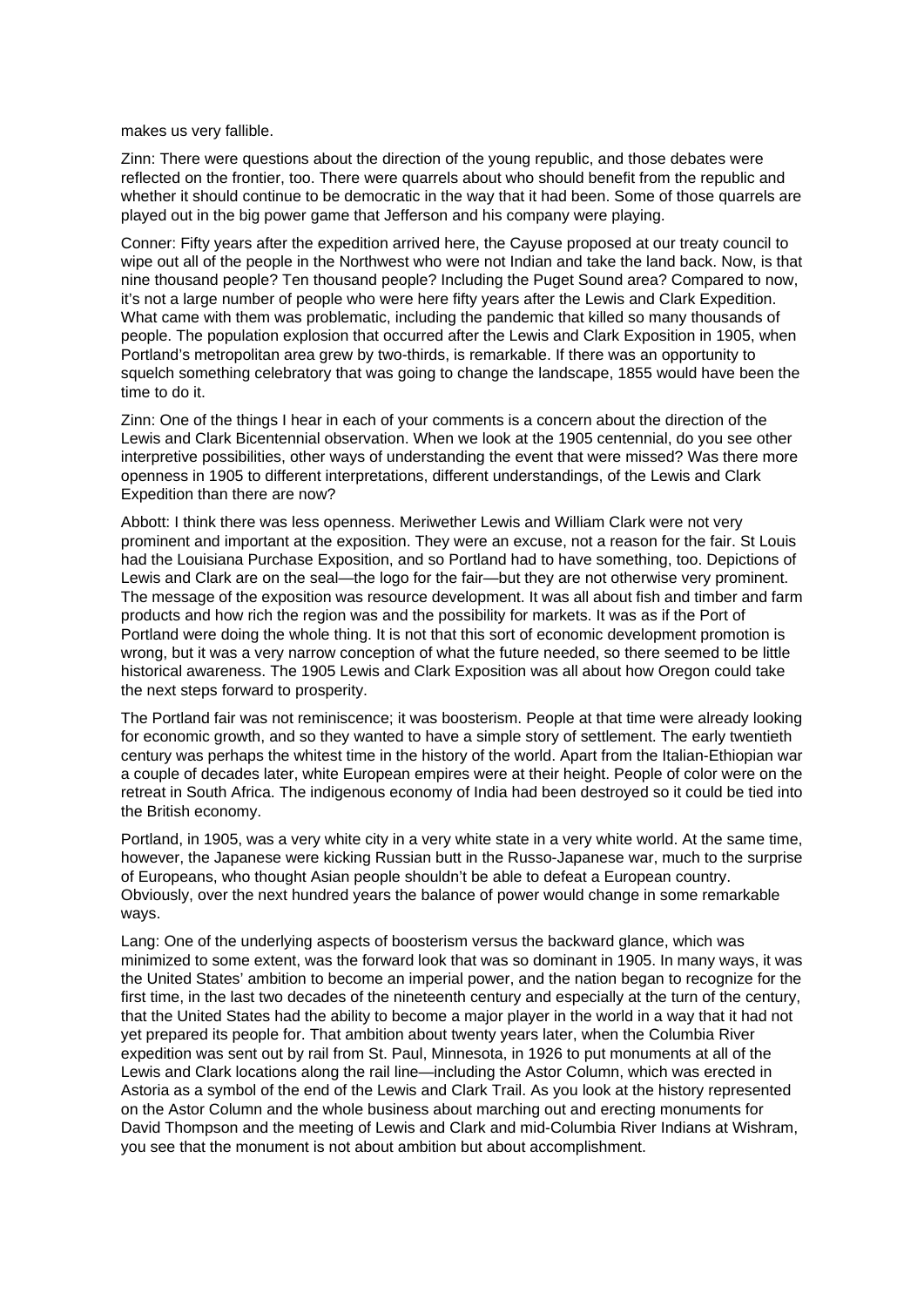By the 1920s, the United States felt as though it was capable of doing almost anything. After World War I, we were part of the victory; in fact, we claimed it was our victory. We actually passed laws to end war in the world, believing that we could really do that in Congress, which seems incredibly naïve today. So, in some ways, the Lewis and Clark episode was used in 1905 for ambition, and it was used in 1926 as confirmation. Yet, none of this is really about Lewis and Clark. The Lewis and Clark Expedition becomes clothing, it becomes opportunity, it becomes mural.

Conner: Very much in the same way the Lewis and Clark Bicentennial commemoration was window dressing. You go through Montana and Washington and Oregon and Idaho and all the way into the Ohio Valley, and there are statues and parks and all sorts of infrastructure that commemorate the Lewis and Clark Expedition. They particularly commemorate the group's passage through a place. If this were not now the United States, we wouldn't put them there. If this had become a corner of the country that was Spain, they wouldn't be there.

Zinn: Let's talk a little bit about the other way of seeing the bicentennial. What if you were the commissioners of the bicentennial celebration of the Lewis and Clark Expedition? What are some of the forms the story might or should take, and what are some of the ways that you would recommend that we commemorate this as a region? While you think about that, let me just suggest a couple of things. First, maybe the best thing would be that we not have a bicentennial and that we instead lumber along in this confused present with a pluralistic, opportunistic, episodic history of our region that isn't circulating around Lewis and Clark. In other words, we have a lot of history to talk about in the Northwest, and maybe a commemoration isn't the best place to put our resources. Second, should we strip off the local-coloristic aspects of Lewis and Clark and talk about nation-states and peripheral territories in the eighteenth century, so that we look at America in the Northwest in the same slide, as it were, that we lookat Russia in central Asia, Japan in Manchuria, France in the south. We would see a global story about industrial national centers and their control of geographic peripheries rather than a story about this particular republic and its God-ordained destiny at the beginning of the eighteenth century. So, as commissioners, how would you draft or design a public observation of the Lewis and Clark Expedition?

Conner. My mother's fondest desire is that instead of just traveling back and forth along the trail and doing interpretive programs, someone would actually do an inventory. If we use the Lewis and Clark journals as baseline materials, flawed as they are in terms of linguistic observations and other things, it is still the best inventory baseline we have in the interior Northwest. So, if we do an inventory of how things are faring along that route, we could look at species, what's here and what's not here anymore. We could look at languages, the diversity or lack thereof. We could look at the health and well being of the people. We could look at the health and well being of the water and the air and the landscape and the ecosystems. Whether modern travelers have any particular appreciation for a given ecosystem is not as important as whether or not it still exists. If it does not exist, then should we be doing something about that? Again, using a commemoration to look to the future to see how good a job we've done taking care of this landscape.

Abbott: I would also look at what it means to be a Pacific as well as an Atlantic nation. At the heart of Jeffersonian ambition was the possibility of becoming a Pacific nation, and there was a kind of imperial vortex swirling around the Northwest Coast. Spain, Russia, Britain, and the United States all had claims on the region. There was trade with China, and Pacific Islanders were becoming part of the labor force. It turns out that the United States thrust itself into that vortex with great ambition and remarkable success. We got San Francisco as a result of the war with Mexico, just like we wanted to. A hundred years after Lewis and Clark, the thought was Pacific trade: trading with East Asia, trading with China, trading with Japan on the assumption that the Pacific was rapidly becoming American territory with the acquisition of Hawaii and the Philippines. The United States had begun to intervene in China at the time of the Boxer Rebellion. The nation was saying that the Pacific Ocean is our big lake and we're nudging aside the French and British and Germans as well as Japanese and Russian interests.

Now, a hundred years later, we are again trying to figure out who's going to be in charge. We worried about Japan in the 1980s, and then their economy crashed. Now we worry about China. Is it going to be the big dog? Who is going to control the Pacific? We have fought many more wars in the Pacific world in the last hundred years than we have in the Atlantic world. Every generation or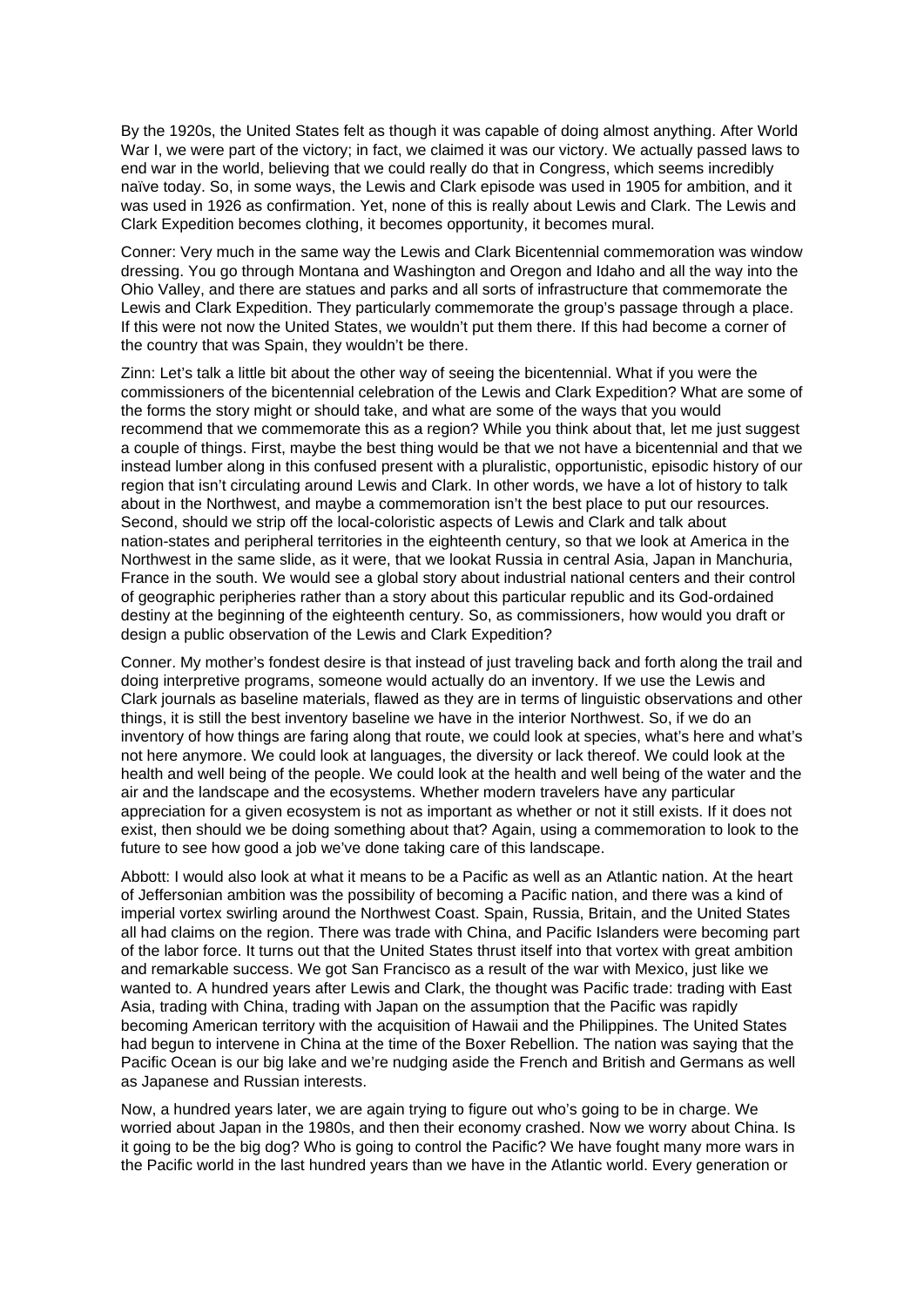so we have a Pacific war, starting with the Philippine Insurrection, then World War II, the war in Korea, and the war in Vietnam. That's been where a lot of military attention has been focused. So what does it mean to be a particular chunk of the Northwest coast of North America in different periods in this kind of global, political, military, and economic swirl?

Lang: I take a little stranger view of this in some respects. Go back to the American story of Lewis and Clark, and ask what America was at the time the Expedition came west. What was the concept that was really undergirding the notion that you could have empire and liberty, which was a Jeffersonian idea that we put a lot of high philosophical rhetoric behind. It seems to me that it's heuristic and ambitious to a fault. It's thinking about the American experiment, the American idea, as something that is of universal application, of universal worth—that it is a template. There's an awful lot of that in all of the engagements between the Corps of Discovery, as it was called, and Native people. It raises questions. How inclusive can a republic of the sort that America put together in the break from the colonial existence and the creation of a nation be? What is it going to cost?

One of the ways of looking at Lewis and Clark and subsequent events is to see in their descriptions, even in the journals, the entire continent they surveyed and the territory that was the ambition of the reconnaissance. That's exactly what they saw—that it was all open, to be used to build something new. In some ways, North America is laid open in the Lewis and Clark experience as potentially susceptible to being cannibalized. You can cannibalize your own environment to create whatever you want. There's a heuristic element to that, an ambition that is somewhat shocking. Now, given all of the mistakes that the American republic has made and continues to make, if you look at what we do critically, one way to do a commemoration is to ask what is embedded in the Lewis and Clark experience that was misleading, that was overreaching, that is in some ways an open document for caveats, to simply say think about it again; think about the potential contingency—in other words, be less ambitious and less ethnocentric.

There's no question that the diversity of North America has changed. You can make an argument that the country is more diverse now, as anybody does who looks at the Los Angeles school system and the number of languages spoken there. But we can also say, yes, but there's an enormous amount of diversity—human diversity and ecological diversity—that has been lost. So in some ways, I think the stock-taking that Bobbie mentioned and the baseline is an excellent place to start, but you also have to take stock of our attitude toward all creation with respect to Lewis and Clark.

One final point is that when Thomas Jefferson approved of, sent, and then received and to some extent used Lewis and Clark's experience in his own political life, he had one overriding political fear for the nation—the accumulation of debt. We don't ever hear about this. We simply don't think about the content of the continent and, as Carl suggested, the global imagination of the Lewis and Clark Expedition event.

Zinn: Talking about the baseline narrative and the process of comparing what was with what we have and thinking about what this tells us about the direction we're headed, how do we do that in a public context? Is it possible to reshape or redirect or pluralize the way in which hundreds of thousands, perhaps even millions of people commemorate the Lewis and Clark Expedition? Is this too difficult?

Conner: It's very hard to do, and the reason it's hard to do is because we are talking about politics. The words control or domination or dominion or extraction or depletion or resource development all come with some nationhood and sense of dominion over nature. It's not so much metaphysical as it is philosophical, that by virtue of this inherent right we have to produce agriculture, to harvest timber, to deplete resources. We don't talk about responsibility. I don't think we've found a way to open this conversation publicly, because we're still uncomfortable with history.

In the work I have done on the treaty sesquicentennial and the bicentennial, I frequently heard about a desire for reconciliation. I heard about it from folks in Oregon City about the Cayuse Five on the anniversary of their hanging for the suspected murder of Marcus and Narcissa Whitman. But how can you have reconciliation without justice? How can you have reconciliation without bringing the full story to the light of day, including all of the transaction costs that were genocidal? How do you have reconciliation without bringing people to a conversation that says: This isn't about guilt. This is not about pain. This is about trying to set the record straight. And by making the record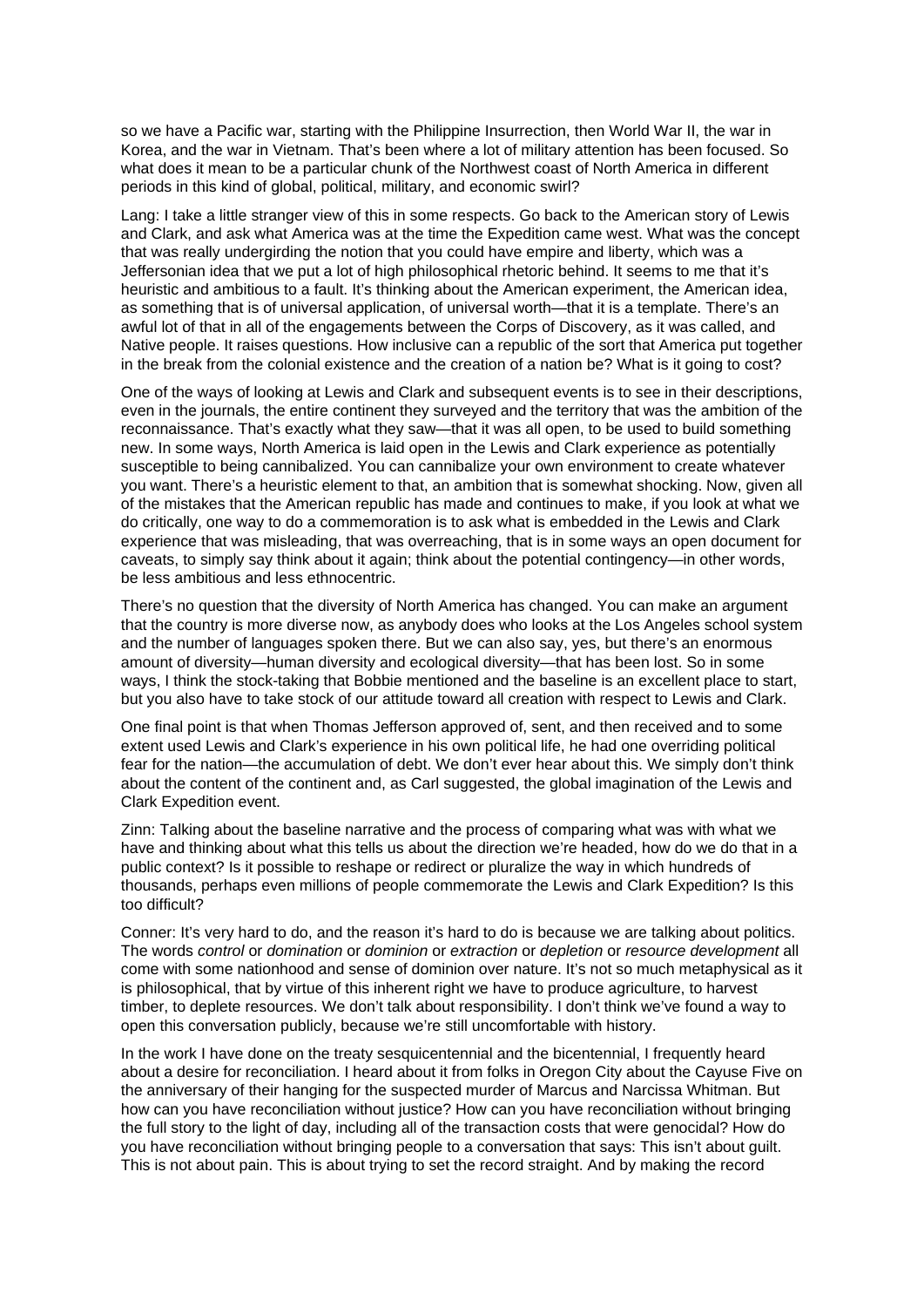complete, we have an opportunity to have that conversation. So I think it really has to be the ambition to make the record complete, and there are devotees who are willing to endure the process.

Zinn: How do we get the imperial story in all of its complexity and profundity into a public discussion?

Abbott: I'm baffled about how to do it, I must say. If it was easy, it would be done. You just have to start trying to get people—students and others—to imagine themselves standing in a different place. Rather than starting in Missouri and looking westward—upriver, as Lewis and Clark did—what would it be like to stand in Idaho looking north, south, east, and west? What would it be like to think of American history if you were a Hawaiian? What does the world look like if you are standing on one of those islands and looking around, watching people and ships arriving from different countries, followed by sugar farmers? Before you know it, there's a different flag!

Zinn: I think of that monument to the Spanish American War soldiers in the center of Portland. Why there is a monument to Portland's involvement in an overseas war so early in the city's history. How did we get there, and what were we doing? It's a simple question, but I think it's not easy to absorb the fact that we were already involved in overseas empire-building by the end of the nineteenth century.

Lang: I'm with Carl and Bobbie on the difficulty of getting any of these issues discussed and in some way included in a forum about Lewis and Clark. As we've said over and over, the adventure story is so powerful that you would be doing two things at once—knocking down a story and then trying to put another in its place. But on the issue of democracy and on how much we think our republic in its political form and in its human energy can do, it seems to me that we could ask the question from the standpoint of a town meeting. Just how much are we willing as a group of people to be engaged in sacrifice? This is not a very easy prospect, because we can't get out of our own environment. We can't think about how we would be if we were in the eighteenth century.

Some of these same issues are before us now. The difference is that these issues are now related to how we understand something like Native American sovereignty, how we understand treaty rights and fishing, how we understand a community in the broadest sense of that term and our democratic form of government and justice and the rest of the things that we're all struggling with. Those kinds of questions can be addressed by displacing ourselves back to the time of Lewis and Clark and asking these very difficult questions. To some extent, Lewis and Clark can offer us a buffered opportunity.

Conner: I do think that the journals give us, by virtue of the language they use, a sense of what the educated Untied States citizen at the time could conceive. The fact that the journals are littered with "squaw drudges" and "heathens" and "savages" and "thieves" gives us a window into the worldview of the people who made the journey. The idea that fascinates me about looking at Pacific Rim and control issues and war is that there are underlying assumptions with empire-building—that one set of people is right and one set of people is wrong. Whether it's philosophical or religious or about control of the water and land, the simplistic notion that is perhaps most troubling is the idea that there is only one set of right answer and one set of wrong answers or that these people can be right all of the time and these people wrong all of the time. That sense of superiority is in the journals; and if you use the journals to take a look at how we operate today, beyond being simply politically correct, I believe we've made a little bit of progress in people's ability or willingness to consider that another point of view might have merit. That's where we need to move forward.

A commemoration is an opportunity to talk about what else might have been happening in Indian Country in 1805-1806 besides the Expedition. That is something we're very much interested in telling people—what our population was, where we lived, how we lived, and the fact that much of that culture is still practiced today. This is important to us because we'd like the world to know that it's only been a little over 200 years since our tribes became contact tribes.

Lang: There is something to be said for an approach that looks at what is left out of the Lewis and Clark journals. What I'm talking about is not in the journals. I know what happened because I'm a historian. What Carl is talking about is not in the journals. He knows about it because he's a historian, and he knows what happens next. Bobbie knows about it because of the cultural history